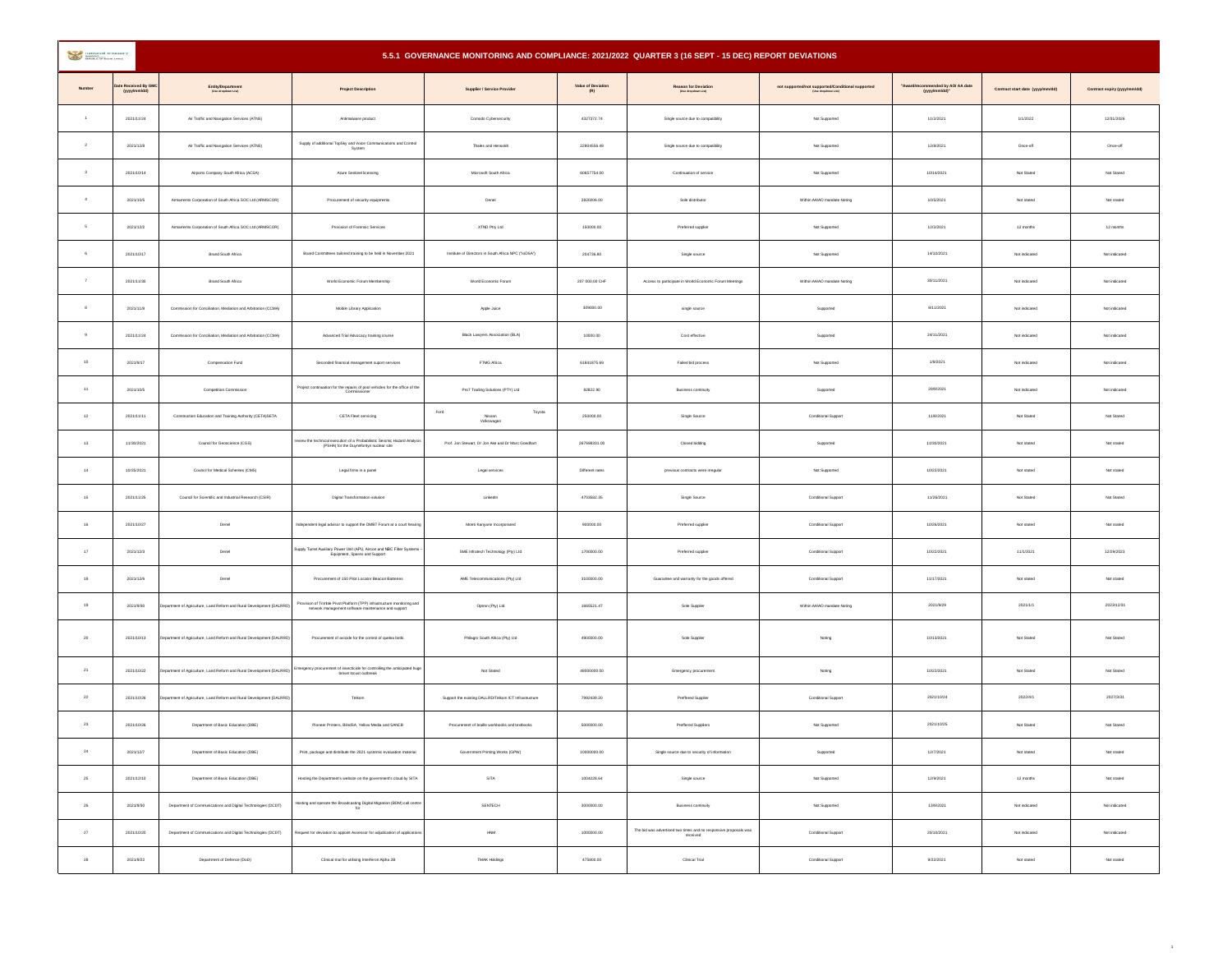| $\bf 29$    | 2021/9/30  | Department of Defence (DoD)                                   | Forensic Investigations                                                                                                                                                                      | Amanda Greene Trading                                                                                                                                                                | Not stated     | Forensic Investigations                      | Conditional Support | 9/30/2021     | Not stated       | Not stated     |
|-------------|------------|---------------------------------------------------------------|----------------------------------------------------------------------------------------------------------------------------------------------------------------------------------------------|--------------------------------------------------------------------------------------------------------------------------------------------------------------------------------------|----------------|----------------------------------------------|---------------------|---------------|------------------|----------------|
| 30          | 2021/9/28  | Department of Employment and Labour (DEL)                     | Business telephoney solution                                                                                                                                                                 | Telkom                                                                                                                                                                               | Not indicated  | Emergency procurement                        | Supported           | Not indicated | Not indicated    | Not indicated  |
| $31\,$      | 2021/10/5  | Department of Employment and Labour (DEL)                     | Pathway Manager for the PYEI Fund                                                                                                                                                            | Harambee Youth Employment Accelerator                                                                                                                                                | Not indicated  | Single source                                | Not Supported       | 4/10/2021     | Not indicated    | Not indicated  |
| 32          | 2021/10/27 | Department of Employment and Labour (DEL)                     | HBT Services to all outstanding Offices and SEE sites                                                                                                                                        | Telkom SA SOC Limited                                                                                                                                                                | 3640335.93     | single source                                | Not Supported       | 25/9/2021     | Not Indicated    | Not Indicated  |
| $_{\rm 33}$ | 2021/11/9  | Department of Environment, Forestry and Fisheries (DEFF)      | Legal data bases for research purposes                                                                                                                                                       | LexisNexis and Juta,                                                                                                                                                                 | 2648086.31     | Single Source                                | Conditional Support | 11/8/2021     | Not Stated       | Not Stated     |
| $_{\rm 34}$ | 2021/11/10 | Department of Environment, Forestry and Fisheries (DEFF)      | Supply of 300 000L of polar diesel                                                                                                                                                           | Engen Petroleum                                                                                                                                                                      | 4613064.00     | Single Source                                | Conditional Support | 11/10/2021    | Not Stated       | Not Stated     |
| 35          | 2021/12/3  | Department of Environment, Forestry and Fisheries (DEFF)      | Additional Microsoft Office M365 and Windows defender licences for the<br>Department using                                                                                                   | Microsoft                                                                                                                                                                            | 6000000.00     | Single Source                                | Conditional Support | 12/3/2021     | Not Stated       | Not Stated     |
| $36\,$      | 2021/12/14 | Department of Environment, Forestry and Fisheries (DEFF)      | Supply of science specific bandwidth to the research component of the<br>Oceans and Coast branching                                                                                          | Tertiary Education and Research Network of South Africa (TENET)                                                                                                                      | 600 000.00     | Single Source                                | Not Supported       | 12/10/2021    | Not Stated       | Not Stated     |
| $37\,$      | 2021/10/2  | spartment of Higher Education and Training (DHET)             | Examination certificates                                                                                                                                                                     | Quotation procurement method                                                                                                                                                         | 2000000.00     | Quotation procurement method                 | Supported           | 10/1/2021     | Not Stated       | Not Stated     |
| $38\,$      | 10/19/2021 | Department of Higher Education and Training (DHET)            | Laptops and desktops                                                                                                                                                                         | Retail Outlet                                                                                                                                                                        | 306299252.00   | Suppliers on SITA list are unable to deliver | Not Supported       | 10/19/2021    | Not stated       | Not stated     |
| $39\,$      | 2021/9/20  | Department of Home Affairs (DHA)                              | Provisioning of                                                                                                                                                                              | Various Suppliers                                                                                                                                                                    | Not indicated  | <b>Business Continuity</b>                   | Supported           | 14/9/2021     | Not indicated    | Not indicated  |
| 40          | 2021/11/16 | Department of Home Affairs (DHA)                              | Provisioning of tent services to accomodate 500 destitutes refugess                                                                                                                          | Cosi Hiring                                                                                                                                                                          | Not indicated  | Single source                                | Not Supported       | 15/9/2021     | Not indicated    | Not indicated  |
| $41\,$      | 2021/12/2  | Department of International Relations and Cooperation (DIRCO) | patriation of mortal remains from other countries must be done as matter<br>of emergency                                                                                                     | Cobra                                                                                                                                                                                | 3574640.00     | Emergency                                    | Noting              | 4/20/2021     | Not stated       | Not stated     |
| 42          | 2021/12/6  | Department of International Relations and Cooperation (DIRCO) | verue that includes catering, décor, stage, sound, live entertainment,<br>chnical requirements, programme directors, registration and accreditation<br>services for the annual Ubuntu awards | Cape Town International Convention Center                                                                                                                                            | Not Stated     | Single source                                | Closed              | 12/6/2021     | 2/22/2022        | 2/22/2022      |
| $43\,$      | 2021/12/6  | Department of Justice and Constitutional Development (DoJ&CD) | Cash in transit service at various offices within the 'nine (9) provinces of<br>DoJ & CD and OCJ                                                                                             | Not stated                                                                                                                                                                           | 23473016.29    | Preferred supplier                           | Conditional Support | 12/3/2021     | 11/25/2021       | 5/31/2022      |
| 44          | 2021/12/2  | Department of Justice and Constitutional Development (DoJ&CD) | Maintenance and support Court Recording Technology (CRT) SOS and<br>AVR for DoJ & CD and OCJ                                                                                                 | Not stated                                                                                                                                                                           | 9000000.00     | Business continuity                          | Not Supported       | 11/29/2021    | 06 months        | 06 months      |
| 45          | 2021/11/3  | Department of Military Veterans (DMV)                         | Provision of scenarios on the amendment Bill and Macro Organisational<br>Design Implications                                                                                                 | GTAC                                                                                                                                                                                 | Not applicable | Preferred supplier                           | Conditional Support | 11/3/2021     | Not applicable   | Not applicable |
| $46\,$      | 2021/10/28 | Department of Planning, Monitoring and Evaluation (DPME)      | vision of technical support services for the production of second edition<br>Covid-19 country report for a period of 12 months                                                               | GTAC                                                                                                                                                                                 | 1162000.00     | Continuation of service                      | Not Supported       | 10/27/2021    | Date of approval | 12 months      |
| 47          | 2021/11/30 | Department of Planning, Monitoring and Evaluation (DPME)      | Presidential Hotline service                                                                                                                                                                 | SITA                                                                                                                                                                                 | Not stated     | Single source due to compatibility           | Not Supported       | 11/24/2021    | Not stated       | Not stated     |
| 48          | 2021/12/3  | Department of Public Works and Infrastructure (DPWI)          | State Memorial Service of the late former President FW De Klerk                                                                                                                              | Cape Town Stadium                                                                                                                                                                    | 2000000.00     | Single Source                                | Conditional Support | 12/3/2021     | 12/9/2021        | 12/13/2021     |
| 49          | 2021/12/9  | Department of Public Works and Infrastructure (DPWI)          | Response to NT letter dated 09 April 2021 - Implementing Agents                                                                                                                              | DBSA AND COEGA                                                                                                                                                                       | 0.00           | Single Source                                | Noting              | 12/8/2021     | Not Stated       | Not Stated     |
| 50          | 2021/12/7  | Department of Public Works and Infrastructure (DPWI)          | Interim Office for Department of Science and Innovation (DSI) Head                                                                                                                           | Council for Science and Industrial Research (CSIR)                                                                                                                                   | 12604506.00    | Single Source                                | Not Supported       | 12/7/2021     | 10/1/2021        | 10/1/2021      |
| 51          | 2021/9/22  | Department of Science and Innovation (DSI)                    | Lease of Office Space for National Advisory Council on Innovation (NACI)                                                                                                                     | Innovation Hub Management Company                                                                                                                                                    | 497598.70      | Single Source                                | Supported           | 9/14/2021     | 10/1/2021        | 2022/02/28     |
| 52          | 2021/9/22  | Department of Science and Innovation (DSI)                    | Lease of Office Space for the National Intellectual Property Management<br>Office (NIMPO)                                                                                                    | Innovation Hub Management Company                                                                                                                                                    | 507411.00      | Single Source                                | Supported           | 9/14/2021     | 10/1/2021        | 2022/02/28     |
| 53          | 2021/10/19 | Department of Science and Innovation (DSI)                    | Review of the 2021 Science Technology and Innovation (STI) Decadal                                                                                                                           | Prof. Johan Mouton, Prof. Mario Scenti, Prof. Erika Kraemer-Mbula, Prof.<br>Sarah Mosoetsa, Ms. Marjorie Pyoos, Mr. Andrew Donaldson, Dr. McLean<br>Sibanda, and Prof. Michael Sachs | 1200000.00     | Single Source                                | Conditional Support | 10/14/2021    | Not Stated       | Not Stated     |
| $^{\rm 54}$ | 2021/12/9  | Department of Science and Innovation (DSI)                    | Institutional Review of the Technology Innovation Agency (TIA)                                                                                                                               | Panel of Experts (Ms Marjorie Pyoos, Ms Ela Romanowska, Mr Dhesigen<br>Naidoo, and Mr Olympus Manthata)                                                                              | 1000000.00     | Single Source                                | Conditional Support | 12/3/2021     | Not Stated       | Not Stated     |
| 55          | 2021/10/28 | Department of Small Business Development (DSBD)               | To manage the Intra Africa Trade Fairs 2021(IAFT21)                                                                                                                                          | Reed Exhibitions Pty (Ltd),                                                                                                                                                          | 2000000.00     | Single Source                                | Not Supported       | 10/27/2021    | 11/15/2021       | 11/21/2021     |
| $^{\rm 56}$ | 2021/11/24 | Department of Small Business Development (DSBD)               | To manage the Intra Africa Trade Fairs 2021(IAFT21)                                                                                                                                          | <b>Afremiobank</b>                                                                                                                                                                   | 2000000.00     | Single Source                                | Not Supported       | 11/23/2021    | 11/15/2021       | 11/21/2021     |
| 57          | 2021/12/8  | Department of Sports, Arts and Culture (DSAC)                 | Commission of Artworks                                                                                                                                                                       | Prof. Pitika Ntuli                                                                                                                                                                   | 1000000.00     | Single Source                                | Not Supported       | 12/7/2021     | Not Stated       | Not Stated     |
| 58          | 2021/9/30  | Department of Tourism (DT)                                    | Appointment of Ministeria task team                                                                                                                                                          | Mr Joe Rantete<br>Dr Sharon Horton-Herselman<br>Mr Ndivhuwo Mabaya<br>Mr Jurgen Kogl<br>Mr Jurgen Kogl                                                                               | 5900000.00     | Single Source                                | Not Supported       | 9/29/2021     | 10/1/2021        | 2022/09/30     |
| 59          | 2021/10/7  | Department of Tourism (DT)                                    | Continuation with the implementation of the National Youth Chef Training<br>programme                                                                                                        | South African Chaf Association (SACA)                                                                                                                                                | 15827671.00    | Single Source                                | Not Supported       | 8/23/2021     | 4/1/2021         | 2021/12/31     |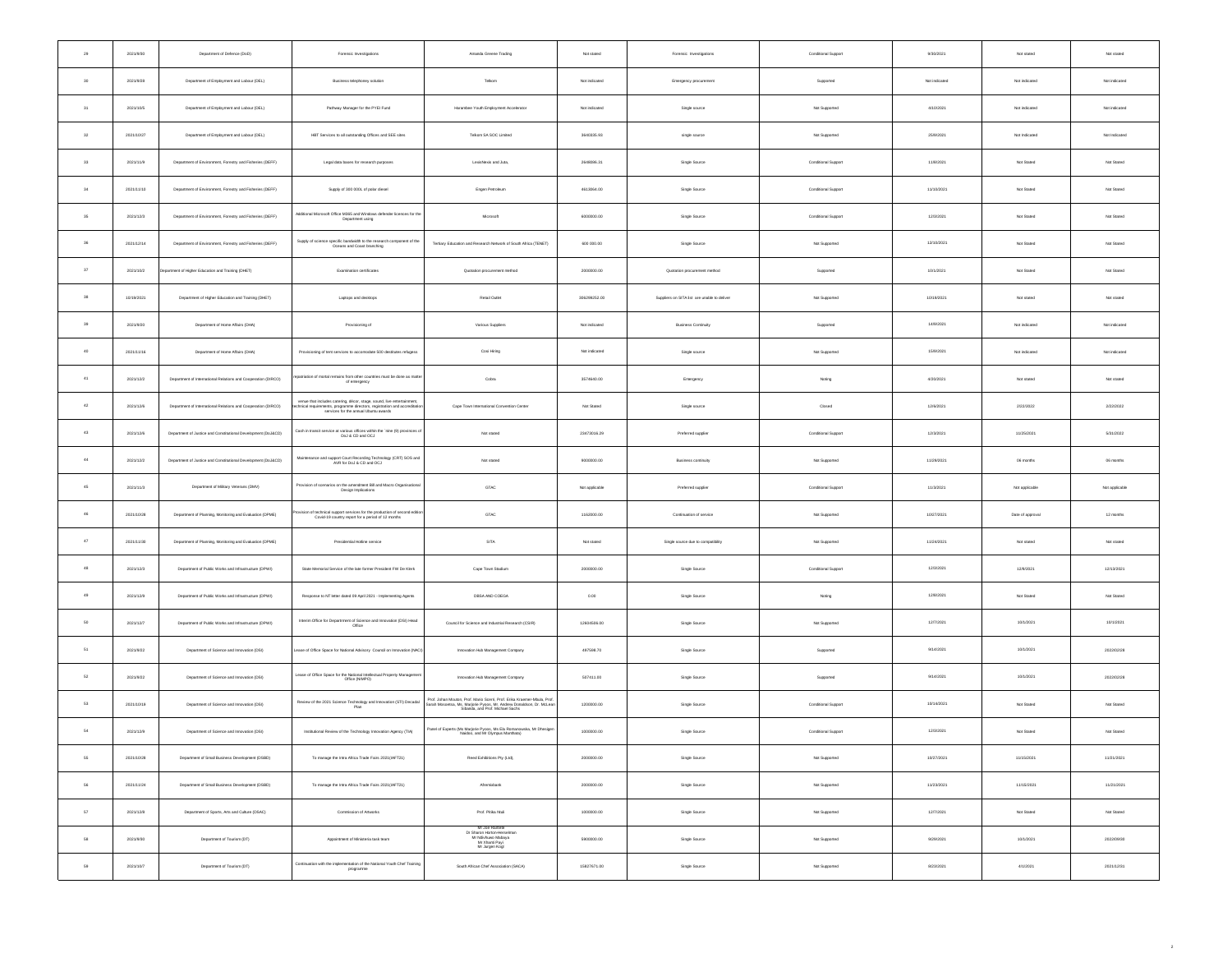| 60                   | 2021/11/11 | Department of Tourism (DT)                                                                             | Local Government Training Programme                                                                                                                                                                                  | United Nations World Tourism Organisation       | 2252000.00     | Single Source                                                         | Closed                      | 11/10/2021 | Not Stated     | Not Stated     |
|----------------------|------------|--------------------------------------------------------------------------------------------------------|----------------------------------------------------------------------------------------------------------------------------------------------------------------------------------------------------------------------|-------------------------------------------------|----------------|-----------------------------------------------------------------------|-----------------------------|------------|----------------|----------------|
| 61                   | 2021/11/29 | Department of Tourism (DT)                                                                             | To deliver Local Government Training Programme in tourism                                                                                                                                                            | United Nations World Tourism Organisation       | 2250000.00     | Single Source                                                         | Conditional Support         | 11/26/2021 | Not Stated     | Not Stated     |
| $_{\rm 62}$          | 2021/10/7  | Department of Transport (DOT)                                                                          | Provision of testimony by KPMG on an investigation they conducted.                                                                                                                                                   | KPMG                                            | 197058.42      | Continuation of service                                               | Within AA/AO mandate Noting | 6/21/2021  | Not Stated     | Not Stated     |
| 63                   | 2021/10/1  | Department of Water and Sanitation (DWS)                                                               | Supply replacement DC Battery Bank and Charger and Test, Repair and<br>Commission the secondary network as an Eskom requirement to re-                                                                               | E&M Construction (Pty) Ltd                      | 688079.50      | Emergency                                                             | Noting                      | 2021/10/1  | Not stated     | Not stated     |
| $_{\rm 64}$          | 2021/11/24 | Department of Water and Sanitation (DWS)                                                               | HYDSTRA Software license' subscription, support and maintenance                                                                                                                                                      | Kisters (Pty) Ltd                               | 3471840.00     | Sole supply                                                           | Noting                      | 11/24/2021 | 12/1/2021      | 2024/11/30     |
| $_{\rm 65}$          | 2021/9/30  | Department of Water and Sanitation (DWS)                                                               | Hartheespoort area office schemes into a functional condition contract                                                                                                                                               | PGN Civils                                      | 25315138.00    | Emergency                                                             | Noting                      | 9/30/2021  | Not stated     | Not stated     |
| 66                   | 2021/12/10 | Department of Water and Sanitation (DWS)                                                               | Additional Inst/Winst terminal emulation and printing software licenses                                                                                                                                              | GP van Niekerk Ondernemings                     | 248055.00      | Sole Provider                                                         | Within AA/AO mandate Noting | 12/10/2021 | 1/1/2022       | 5/31/2022      |
| $_{\rm 67}$          | 2021/11/11 | Department of Women, Youth and Persons with Disabilities (DWYPD)                                       | Payments to the South African Women Lawyers Association (SAWLA)<br>members who presented radio talk shows during a public awareness<br>campaign on Economic Empowement of women through commercial radio<br>stations | South African Women Lawyers Association (SAWLA) | 176000.00      | Preffered supplier                                                    | Not Supported               | 10/29/2021 | Not Stated     | Not Stated     |
| 68                   | 2021/11/16 | Development Bank of Southern Africa (DBSA)                                                             | Reallocation of 20 schools to existing Contractors for implementation<br>(SAFE) Programme                                                                                                                            | Various Suppliers                               | Not indicated  | Cost and time saving                                                  | Conditional Support         | 12/11/2021 | Not indicated  | Not indicated  |
| $_{69}$              | 2021/12/14 | Driving License Card Account (DLCA)                                                                    | Provision of maintenance service for the drivers card license production<br>hardware and systems                                                                                                                     | Imprimerie Nationale Groupe                     | 9157076.25     | Single source                                                         | Within AA/AO mandate Noting | 12/14/2021 | 12/1/2021      | 12/31/2022     |
| 70                   | 2021/10/21 | Electoral Commission (IEC) of South Africa                                                             | Capacity shortage for the printing of ballot papers local Gov elections                                                                                                                                              | Various Suppliers                               | 42000000.00    | Capacity and Capability contraint                                     | Supported                   | 21/10/2021 | Not indicated  | Not indicated  |
| 71                   | 2021/9/30  | Eskom Holdings SOC Ltd.                                                                                | Manufacturer of the new<br>pipe sections for Replacement of Piping Corrosion Protection (Mod 10018<br>SEC)                                                                                                           | Sulzer Pumps South Africa (Ptv) Ltd.            | R36 389 388    | Finalise tender process                                               | Not Supported               | 9/29/2021  | 19 months      | 19 months      |
| $\scriptstyle\rm 72$ | 2021/10/18 | Eskom Holdings SOC Ltd                                                                                 | The design, manufacture & supply of % class of 600 globe stop valve, Q3,<br>NSF for Nuclear Application at Koeberg Power Station                                                                                     | Mitech Control Valves (Pty) Ltd.                | 118450.00      | Concludes one of the final phases of the supplier development process | Conditional Support         | 10/18/2021 | 12 months      | 12 months      |
| 73                   | 2021/10/19 | Eskom Holdings SOC Ltd                                                                                 | The manufacturing and supply of the Twin Enamel Epoxy (TEE) and<br>Continuous Transposed<br>Copper (CTC) conductor wires                                                                                             | ASTA Energy Transmission Components             | 9203018.78     | There is no company that<br>has this manufacturing capability         | Not Supported               | 10/19/2021 | 6 months       | $6$ months     |
| $\scriptstyle{74}$   | 2021/10/19 | Eskom Holdings SOC Ltd                                                                                 | Supplier Development Programme                                                                                                                                                                                       | KSB Pumps and Valves (Ptv) Ltd.                 | 9203018.78     | Preferred supplier                                                    | Conditional Support         | 10/25/2021 | 6 months       | 6 months       |
| ${\bf 75}$           | 2021/10/22 | Eskom Holdings SOC Ltd                                                                                 | Supplier<br>Development Programme                                                                                                                                                                                    | Paltech Valve Maintenance (Pty) Ltd             | 18489.79       | Preferred supplier                                                    | Conditional Support         | 10/22/2021 | 12 months      | 12 months      |
| 76                   | 2021/10/26 | Eskom Holdings SOC Ltd.                                                                                | Design, manufacture & supply of %" soft seated lubricated plug valve, Q3;<br>NSF For Nuclear Application at Koeberg Power Station                                                                                    | AZ-Armaturen South Africa (Pty) Ltd.            | 97989.20       | Preferred supplier                                                    | Conditional Support         | 10/12/2021 | 12 months      | 12 months      |
| $77\,$               | 2021/11/10 | Eskom Holdings SOC Ltd                                                                                 | Structural repairs of Unit 2 CFI/SEC pump station filtration pits                                                                                                                                                    | ERI (Eskom Rotek Industries)                    | 11000000.00    | Preferred supplier                                                    | Conditional Support         | 11/10/2021 | Not stated     | Not stated     |
| 78                   | 2021/11/12 | Eskom Holdings SOC Ltd                                                                                 | Closed Tender Process<br>Limited Tendering) to place contracts from the newly established Stringing<br>and Cabling<br>Panel of Contractors for Transmission Projects Delivery                                        | Various Service providers                       | 464565824.00   | Preferred supplier                                                    | Not Supported               | 11/11/2021 | Not stated     | Not stated     |
| $79\,$               | 2021/11/10 | Eskom Holdings SOC Ltd                                                                                 | Civil structural repairs of Unit 2 CFI/SEC Pump Station Filtration Pits and<br>CDI Fore Bay Area in Outage 225 at Koeberg Nuclear Power Station                                                                      | ERI (Eskom ROTEK INDUSTRIES)                    | 11000000.00    | Preferred supplier                                                    | Conditional Support         | 11/10/2021 | 2022/01/01     | Not stated     |
| 80                   | 2021/11/16 | Eskom Holdings SOC Ltd                                                                                 | For applying 80/20 PPPFA preference point system, for an enguly for the<br>transfer of ash (excavate, load, haul and transport to mine) from Camden<br>power station ash dam to the nearest mine                     | Not applicable                                  | Not applicable | Incorrect preference point system                                     | Not Supported               | 11/16/2021 | Not applicable | Not applicable |
| 81                   | 2021/11/22 | Eskom Holdings SOC Ltd                                                                                 | Design, manufacture & supply of end support centrifugal pump, Q3, NSF<br>for Nuclear Application at Koeberg Nuclear Power Station                                                                                    | APE Pumps                                       | 230000.00      | Preferred supplier                                                    | Conditional Support         | 11/22/2021 | 12 months      | 12 months      |
| $^{\rm 82}$          | 2021/11/22 | Eskom Holdings SOC Ltd                                                                                 | Supply, delivery and officiating of fuel oil                                                                                                                                                                         | Various suppliers                               | Not applicable | Finalise the tender process                                           | Not Supported               | 12/7/2021  | Not applicable | Not applicable |
| 83                   | 2021/10/19 | Eskom Holdings SOC Ltd                                                                                 | Response Implementation and support of a Meter Data Management<br>System                                                                                                                                             | Nextec                                          | Not applicable | Feedback to NTs condition                                             | Noting                      | 10/19/2021 | Not applicable | Not applicable |
| 84                   | 2021/12/2  | Eskom Holdings SOC Ltd.                                                                                | Closed Tender Process<br>Limited Tendering) to place contracts from the newly established Stringing<br>and Cabling<br>Panel of Contractors for Transmission Projects Delivery                                        | Various Service providers                       | 464565824.00   | Preferred supplier                                                    | Noting                      | 12/2/2021  | Not stated     | Not stated     |
| 85                   | 2021/12/7  | Eskom Holdings SOC Ltd                                                                                 | Fuel oil                                                                                                                                                                                                             | Six suppliers                                   | Not applicable | Easy way out (making deviations normal way of procurement)            | Not Supported               | 12/7/2021  | Not stated     | Not stated     |
| 86                   | 2021/10/19 | Eskom Holdings SOC Ltd                                                                                 | Meter Data Management System                                                                                                                                                                                         | Nextec                                          | Not applicable | Feedback to NTs condition                                             | Noting                      | 10/19/2021 | Not applicable | Not applicable |
| 87                   | 2021/10/26 | Eskom Holdings SOC Ltd                                                                                 | Supply of Coal to Duvha Power Station                                                                                                                                                                                | South 32                                        | Not applicable | Feedback to NTs condition                                             | Noting                      | 10/26/2021 | Not applicable | Not applicable |
| 88                   | 2021/10/15 | Eskom Holdings SOC Ltd                                                                                 | Financial Risk Management Analytics software, maintenance and support                                                                                                                                                | FinCad Europe Ltd                               | 34 800 Euros   | Feedback to NTs condition                                             | Noting                      | 10/15/2021 | 8/19/2020      | 8/18/2022      |
| 89                   | 2021/11/25 | Finance and Accounting Services Sector Education and Training Authority<br>(Fasset)SETA                | Prosecutorial Services in a Disciplinary Inquiry                                                                                                                                                                     | Mareologe 6                                     | 1000000.00     | Single Source                                                         | Not Supported               | 11/12/2021 | Not Stated     | Not Stated     |
| 90                   | 2021/11/17 | Food and Beverage Manufacturing Industry Sector Education and Training<br>Authority (FoodBev SETA)SETA | Ceding of a company from Growthpoint to SKG Properties                                                                                                                                                               | Growthpoint and SKG Properties                  | 0.00           | Single Source                                                         | Within AA/AD mandate Noting | 11/10/2021 | Not Stated     | Not Stated     |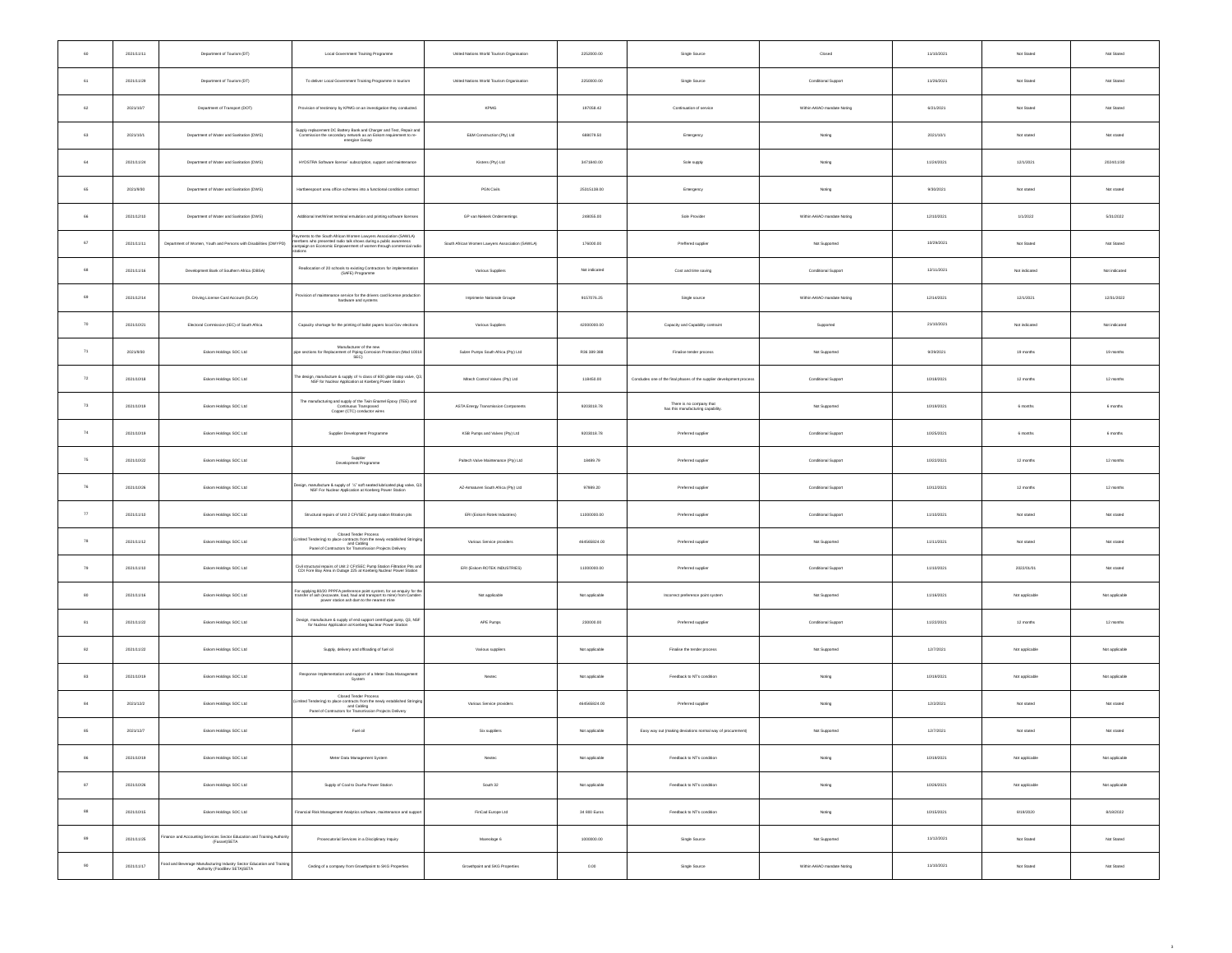| 91               | 2021/11/19 | Free State Provincial Treasury                                     | To represent the FSPT in court proceedings against Kuje Projects on the procurement of thermometers                                     | Hill, MaCarthy                                       | 500000.00     | Single Source                                               | Supported                   | 10/7/2021  | Not Stated    | Not Stated    |
|------------------|------------|--------------------------------------------------------------------|-----------------------------------------------------------------------------------------------------------------------------------------|------------------------------------------------------|---------------|-------------------------------------------------------------|-----------------------------|------------|---------------|---------------|
| $\mathfrak{g}_2$ | 2021/10/26 | Freedom Park                                                       | Delivery of Artwork for Gallery of Leaders for Freedom Park                                                                             | Natal Collective                                     | 1148661.94    | Single Source                                               | Conditional Support         | 10/22/2021 | 11/1/2021     | 2022/01/31    |
| $93\,$           | 2021/10/26 | Freedom Park                                                       | Organisation Re-alignment for Freedom Park                                                                                              | SPT Consulting                                       | 94668.00      | Single Source                                               | Not Supported               | 10/11/2021 | Not Stated    | Not Stated    |
| 94               | 2021/10/11 | Government Printing Works (GPW)                                    | Technical support and maintenance services InCape system                                                                                | Mossors Mushihouan                                   | 14400000.00   | Business Continuity/OEM                                     | Conditional Support         | 6/10/2021  | Not indicated | Not indicated |
| $95\,$           | 2021/10/11 | Government Printing Works (GPW)                                    | Technical support and maintenance services                                                                                              | Messers IAI Industrial Systems                       | 2700000.00    | <b>Business Continuity</b>                                  | Supported                   | 6/10/2021  | Not indicated | Not indicated |
| 96               | 2021/10/18 | Government Printing Works (GPW)                                    | Development, implement, certify and support post the QMS                                                                                | SABS                                                 | 9016811.00    | single source                                               | Supported                   | 18/10/2021 | Not indicated | Not indicated |
| $97\,$           | 2021/10/7  | Government Technical Advisory Centre (GTAC)                        | Pathway Manager for the PYEI Fund                                                                                                       | Harambee Youth Employment Accelerator                | 934400000.00  | Single source                                               | Not Supported               | 7/10/2021  | Not indicated | Not indicated |
| $98\,$           | 2021/11/2  | Government Technical Advisory Centre (GTAC)                        | Youth Employment Services                                                                                                               | Harambee Youth Employment Accelerator                | 934400000.00  | single source                                               | Conditional Support         | 2/11/2021  | Not indicated | Not indicated |
| 99               | 2021/12/9  | Human Sciences Research Council (HSRC)                             | Unplanned Maintenance on HSRC Building's 10 Lifts                                                                                       | Melco Elevator (South Africa)                        | 1000000.00    | Sole Source                                                 | Noting                      | 10/28/2021 | Not Stated    | Not Stated    |
| $100 -$          | 2021/12/9  | Human Sciences Research Council (HSRC)                             | Brokerage Service                                                                                                                       | GIB Insurance Brokers (Pty) Ltd                      | 1016067.57    | Single Source                                               | Within AA/AO mandate Noting | 10/28/2021 | 10/1/2021     | 10/1/2021     |
| 101              | 2021/11/23 | Independent Communications Authority of South Africa (ICASA)       | Radio Frequency Spectrum Management (WRAP)                                                                                              | GEW subcontracted Altair Engineering S.A. (Pty) Ltd. | 1928742.00    | Single source                                               | Within AA/AO mandate Noting | 9/21/2021  | Not indicated | Not indicated |
| $102\,$          | 2021/9/22  | Independent Development Trust (IDT)                                | Appointment of Consultant to provide Chief Financial Officer services                                                                   | Tatiso Consulting                                    | 464572.80     | Single Source                                               | Conditional Support         | 9/22/2021  | 9/30/2021     | 2021/12/30    |
| 103              | 2021/6/15  | International Frontier Technologies SOC Ltd                        | Procure Legal services                                                                                                                  | Cliffe Dekker Hofmeyr Inc.                           | 552000.00     | single source                                               | Conditional Support         | 15/6/2021  | Not indicated | Not indicated |
| 104              | 2021/10/28 | Ithala Soc                                                         | Cash collection service                                                                                                                 | Not stated                                           | Not stated    | Closed bid                                                  | Conditional Support         | 10/27/2021 | Not stated    | Not stated    |
| $105\,$          | 2021/10/5  | KwaDukuza Local Municipality                                       | Outdoor Advertising Street light/panel                                                                                                  | Primedia                                             | 0.00          | Sole source                                                 | Not Supported               | 10/1/2021  | Not stated    | Not stated    |
| 106              | 2021/12/1  | Land and Agricultural Development Bank of South Africa (Land Bank) | To continue with legal action and recovery proceedings                                                                                  | Unigro Financial Services (Pty) Ltd                  | Not indicated | Single source                                               | Conditional Support         | 1/12/2021  | Not indicated | Not indicated |
| $107\,$          | 2021/10/29 | Legal Aid South Africa                                             | Procures Gift Vouchers from Makro for Legal Aid SA Board Members<br>using single-source procurement                                     | Makro                                                | 35611.14      | Preferred supplier                                          | Not Supported               | 10/11/2021 | Not stated    | Not stated    |
| $108$            | 2021/9/21  | Lepelle Northern Water                                             | Physical security services                                                                                                              | $_{\rm NIA}$                                         | $_{\rm NA}$   | Quotation procurement system instead of open bidding system | Supported                   | 2021/9/21  | Not Stated    | Not Stated    |
| 109              | 2021/12/14 | Mhiathuzo Water                                                    | Professional legal service                                                                                                              | Not Stated                                           | 1000000.00    | Closed bidding                                              | Within AA/AO mandate Noting | 12/10/2021 | 1/1/2022      | 5/31/2022     |
| 110              | 9/30/2021  | Mine Health and Safety Council (MHSC)                              | Procurement of building                                                                                                                 | Not Stated                                           | $_{\rm NA}$   | building within 15km of head office may apply               | Not Supported               | 9/30/2021  | Not Stated    | Not Stated    |
| 111              | 2021/11/16 | Mine Health and Safety Council (MHSC)                              | Building                                                                                                                                | Not stated                                           | Not stated    | Single source due to compatibility                          | Supported                   | 11/16/2021 | Not stated    | Not stated    |
| $^{\rm 112}$     | 11/5/2021  | Mintek                                                             | Fittings and tubing                                                                                                                     | Many suppliers                                       | 11119584.00   | Original Equipment Manufacturer                             | Supported                   | 11/5/2021  | Not stated    | Not stated    |
| 113              | 2021/9/20  | National Credit Regulator (NCR)                                    | Legal services                                                                                                                          | Mothie Jooma Sabdia                                  | 300000.00     | Single source                                               | Conditional Support         | 9/28/2021  | Not stated    | Not stated    |
| 114              | 2021/9/30  | National Energy Regulator of South Africa (NERSA)                  | Supply Microsoft software licenses and software assurance to NERSA for<br>a period of three (3) years from 01 July 2021 to 30 June 2024 | Microsoft Ireland Operations Limited                 | 8150739.00    | Sole Supplier                                               | Within AA/AO mandate Noting | 2021/9/28  | 2021/7/1      | 2023/6/30     |
| 115              | 2021/9/23  | National Prosecuting Authority of South Africa (NPA)               | G-Fleet for the procurement of 94 vehicles for the Office for Witness<br>Protection Unit                                                | G-Floot                                              | Not stated    | Sourcing Strategy                                           | Conditional Support         | 9/15/2021  | Not stated    | Not stated    |
| 116              | 2021/10/1  | National Prosecuting Authority of South Africa (NPA)               | Criminal case of the State vs Mokhesi and others (the Asbestos case)                                                                    | FTI Consulting                                       | 5199477.75    | Business continuity                                         | Conditional Support         | 9/29/2021  | Not stated    | Not stated    |
| $117\,$          | 2021/11/12 | National Prosecuting Authority of South Africa (NPA)               | Extend a deviation granted to Investigative Directorate resources from<br>Zondo Commission                                              | Nugent and Mpati Commissions                         | Not stated    | Sourcing Strategy                                           | Conditional Support         | 11/11/2021 | 12 months     | 12 months     |
| 118              | 2021/10/22 | National Research Foundation (NRF)                                 | Repair, specific and complex rewind of the rotary Uniterruptable Power<br>Supply (UPS) unit 3 motor-generator                           | LH-Marthinusen a Division of Actom (Pty) Ltd         | 1634369.65    | Emergency Procurement                                       | Noting                      | 10/18/2021 | Not Stated    | Not Stated    |
| 119              | 2021/12/2  | National Research Foundation (NRF)                                 | Licences, Maintenance and Support for Enterprise Risk Management and<br>Compliance Management Software                                  | Exclaim Innovations & Solutions (Pty) Ltd            | 1087160.55    | Sole Source                                                 | Noting                      | 12/1/2021  | Not Stated    | Not Stated    |
| 120              | 2021/11/12 | National School of Government (NSG)National Department             | Training Management System                                                                                                              | Not indicated                                        | Not indicated | Low bid response                                            | Closed                      | 11/11/2021 | Not indicated | Not indicated |
| 121              | 2021/10/27 | National Treasury                                                  | Appointment of Telkom SA soc for provisioning of advisory services                                                                      | Telkom SA SOC Limited                                | 7807040.00    | $single\ source$                                            | Supported                   | 26/10/2021 | Not indicated | Not indicated |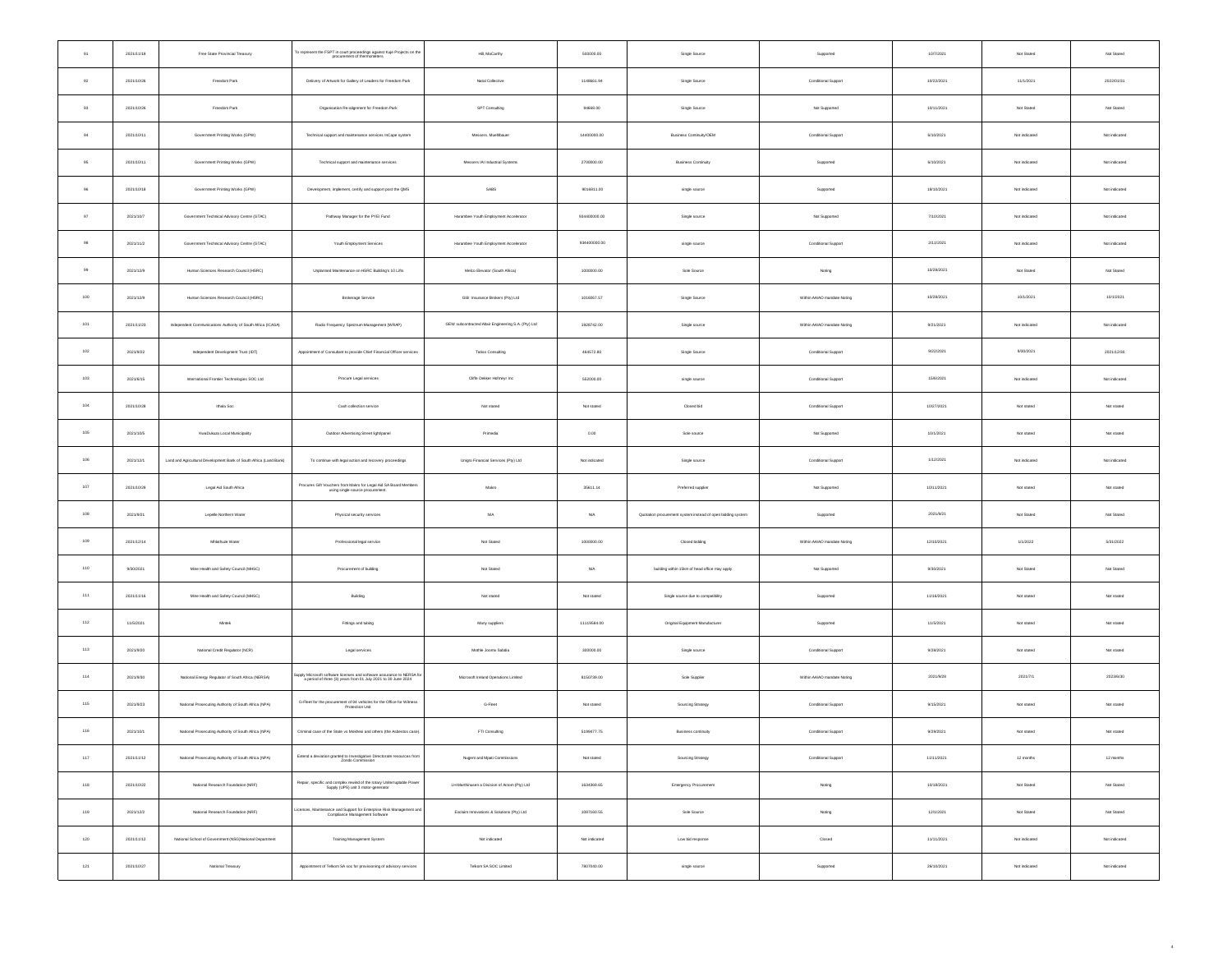| $122\,$ | 2021/11/8  | National Treasury                                            | Socio-economic Impact Assesment System                                                                                                                 | Pegasys (Pty) Ltd                | 1669200.00    | single source                                                                       | Not Supported               | 29/10/2021 | Not indicated | Not indicated |
|---------|------------|--------------------------------------------------------------|--------------------------------------------------------------------------------------------------------------------------------------------------------|----------------------------------|---------------|-------------------------------------------------------------------------------------|-----------------------------|------------|---------------|---------------|
| 123     | 2021/11/29 | National Treasury                                            | Subscription of S&P Global Market Intelligence Capital IQ Platform                                                                                     | S&P Capital IQ                   | 1378643.00    | Single source                                                                       | Not Supported               | 29/11/2021 | Not indicated | Not indicated |
| $124\,$ | 2021/12/2  | National Treasury                                            | Faith Leeuw to attend ISO 31000 lead risk manager training                                                                                             | Crest Advisory Africa (Pty) Ltd. | 32059.13      | Single source                                                                       | Not Supported               | 1/12/2021  | Not indicated | Not indicated |
| 125     | 11/6/2021  | Passenger Rail Agency of South Africa (PRASA)                | vision of eviction service of unlawful occupiers of its rail reserve in the Western Cape Central.                                                      | Red Ants                         | 80000000.00   | Urgency due to Court Order                                                          | Not Supported               | 4/11/2021  | Not stated    | Not stated    |
| 126     | 2021/10/28 | Passenger Rail Agency of South Africa (PRASA)                | Development of technical specification and evaluation of project                                                                                       | COEGA and DBSA                   | 300000000.00  | Continuation of service                                                             | Conditional Support         | 10/28/2021 | Not stated    | Not stated    |
| $127\,$ | 2021/10/28 | Passenger Rail Agency of South Africa (PRASA)                | Repair and supply of mission critical components (rotary machines and<br>wheels) and maintenance significant items                                     | Various                          | 400000000.00  | Continuation of service, while the procurement process in is progress               | Not Supported               | 11/9/2021  | 12/1/2021     | 5/30/2022     |
| 128     | 2021/12/1  | Petroleum, Oil and Gas Corporation of South Africa (PetroSA) | Provision of legal services                                                                                                                            | Shepstone & Wylie                | 4500000.00    | Continuation of service                                                             | Supported                   | 12/1/2021  | Not stated    | Not stated    |
| $129\,$ | 2021/11/12 | Postbank                                                     | Subscription to the Data                                                                                                                               | Refinitiv Limited                | Not indicated | Single source                                                                       | Not Supported               | 8/11/2021  | Not indicated | Not indicated |
| 130     | 2021/11/19 | Postbank                                                     | Appointment of Harambee Venture Pty Ltd on a sole mandate                                                                                              | Harambee Venture                 | Not indicated | Not indicated                                                                       | Within AA/AO mandate Noting | 18/11/2021 | Not indicated | Not indicated |
| 131     | 12/14/2021 | Private Security Industry Regulatory Authority (PSIRA)       | Printing of grades training manual                                                                                                                     | Governament Prining Works        | 3308678.34    | Single source                                                                       | Conditional Support         | 12/14/2021 | Not stated    | Not stated    |
| 132     | 2021/10/21 | Public Investment Corporation SOC Ltd (PIC)                  | Executive search agency                                                                                                                                | Various Suppliers                | Not indicated | Institution knowledge/single source                                                 | Conditional Support         | 21/10/2021 | Not indicated | Not indicated |
| 133     | 2021/11/17 | Public Pentector South Africa                                | Procurement of insurance services of more than R 250 000                                                                                               | Not stated                       | 250000.00     | Sourcing Strategy                                                                   | Not Supported               | 9/13/2021  | Not stated    | Not stated    |
| 134     | 2021/10/29 | Public Service Commission (PSC)                              | Assessment of the disbursement/distribution of funds                                                                                                   | Human Science Research council   | 300002.23     | single source                                                                       | Conditional Support         | 28/10/2021 | Not indicated | Not indicated |
| 135     | 11/3/2021  | Road Accident Fund (RAF)                                     | Office lease accommodation - Cape Town                                                                                                                 | 35 Lower Long Street             | 90598290.56   | Non responsiveness of bid                                                           | Noting                      | 10/11/2021 | Not stated    | Not stated    |
| 136     | 11/11/2021 | Road Traffic Management Corporation (RTMC)                   | Provision of bulk processing, printing and courier distribution of motor<br>vehicle licences                                                           | South African Post Office        | 837769714.00  | SAPO is the only entity licensed to distribute reserved parcels by the<br>regularor | Noting                      | 11/11/2021 | Not stated    | Not stated    |
| $137\,$ | 2021/9/20  | Small Enterprise Development Agency (SEDA)                   | Reporting: Cisco cybersecurity software, hardware and installation<br>services for recovery and defence against cybersecurity incidents                | Sizwe IT Group                   | 5980442.75    | Sole Supplier                                                                       | Noting                      | 8/20/2021  | Not Stated    | Not Stated    |
| 138     | 2021/10/19 | Small Enterprise Development Agency (SEDA)                   | Renewal of the annual Customer Relationship Management (CRM) licens                                                                                    | AccTech Systems (Pty)            | 1193778.20    | Single Source                                                                       | Conditional Support         | 10/13/2021 | 11/1/2021     | 2022/10/30    |
| 139     | 2021/11/5  | Small Enterprise Development Agency (SEDA)                   | To participate at the Intra-African Trade Fair in Durban from the $15-21$<br>November 2021                                                             | Reed Exhibition (Pty) Ltd.       | 2533896.80    | Single Source                                                                       | Conditional Support         | 11/4/2021  | 11/15/2021    | 2021/11/21    |
| 140     | 2021/11/9  | Small Enterprise Development Agency (SEDA)                   | Additional license to the current Microsoft M36 E5 Enterprise License                                                                                  | Microsoft                        | 1882673.73    | Single Source                                                                       | Noting                      | 11/9/2021  | Not Stated    | Not Stated    |
| 141     | 2021/11/29 | Small Enterprise Development Agency (SEDA)                   | Seda 20 SMMES to participate at the Agro & Poultry Tanzania 2021<br>edition that will take place on 15 - 22 January 2022 in Dar-es-Salaam<br>Tanzania. | Expolink Exhibitions Organizers  | 1600000.00    | Single Source                                                                       | Conditional Support         | 11/25/2021 | 1/15/2022     | 1/22/2022     |
| $142\,$ | 2021/12/14 | Small Enterprise Development Agency (SEDA)                   | Office accommodation in Umsundual Municipality                                                                                                         | uMsunduzi Municipality           | 1331700.00    | Single Source                                                                       | Supported                   | 12/13/2021 | 1/1/2022      | 12/31/2023    |
| 143     | 2021/10/12 | South African Airways (SAA)                                  | Support of various critical operations of SAA                                                                                                          | 14 service providers             | Not stated    | Finalise tender process                                                             | Conditional Support         | 10/5/2021  | 12 months     | 12 months     |
| 144     | 2021/10/28 | South African Broadcasting Corporation SOC Limited (SABC)    | Maintenace of Lifts and escalators at Auckland Park                                                                                                    | Schindler (Pty) Ltd              | 17373925.72   | Single Source                                                                       | Not Supported               | 10/27/2021 | 1/1/2022      | 2024/09/30    |
| 145     | 2021/11/19 | South African Broadcasting Corporation SOC Limited (SABC)    | Maintenace of Lifts and escalators at Auckland Park                                                                                                    | Schindler (Pty) Ltd              | 17373925.72   | Single Source                                                                       | Conditional Support         | 10/27/2021 | 1/1/2022      | 2024/09/30    |
| 146     | 10/25/2021 | South African Civil Aviation Authority (SACAA)               | Confined tender                                                                                                                                        | Calabration services             | Not stated    | No local suppliers                                                                  | Supported                   | 10/25/2021 | Not stated    | Not stated    |
| $147\,$ | 2021/11/18 | South African Forestry Company SOC Limited (SAFCOL)          | Provision of Forensic Services                                                                                                                         | Peyper Forensics                 | 241155.00     | Preferred supplier                                                                  | Conditional Support         | 11/17/2021 | Not stated    | Not stated    |
| 148     | 2021/10/27 | South African Heritage Resources Agency (SAHRA)              | Acquisition of buildings                                                                                                                               | 79 Partnerships                  | 16000000.00   | Single Source                                                                       | Supported                   | 10/27/2021 | Not Stated    | Not Stated    |
| 149     | 2021/11/25 | South African Institute for Drug-Free Sport (SAIDS)          | Project Management tool that enables organizations to manage tasks, projects and team work in one application software                                 | Monday.Com                       | Not Stated    | Preffered supplier                                                                  | Conditional Support         | 11/22/2021 | Not Stated    | Not Stated    |
| 150     | 2021/11/17 | South African National Parks (SANParks)                      | Events Management services                                                                                                                             | Moshate Communications           | 2685393.53    | Single Source                                                                       | Supported                   | 11/10/2021 | Not Stated    | Not Stated    |
| 151     | 2021/9/22  | South African National Space Agency (SANSA)                  | Procurement of South Africa/SANSA Pavilion including floorspace at the<br>exhibition hall of International Astronautical Congress (IAC) 2021           | DXB Live                         | 1400000.00    | Single Source                                                                       | Supported                   | 9/22/2021  | 10/25/2021    | 2021/10/29    |
| 152     | 2021/10/11 | South African National Space Agency (SANSA)                  | Procurement of Isobody shelters                                                                                                                        | Isobodies (Pty) Ltd              | 283021.90     | Single Source                                                                       | Conditional Support         | 10/7/2021  | Not Stated    | Not Stated    |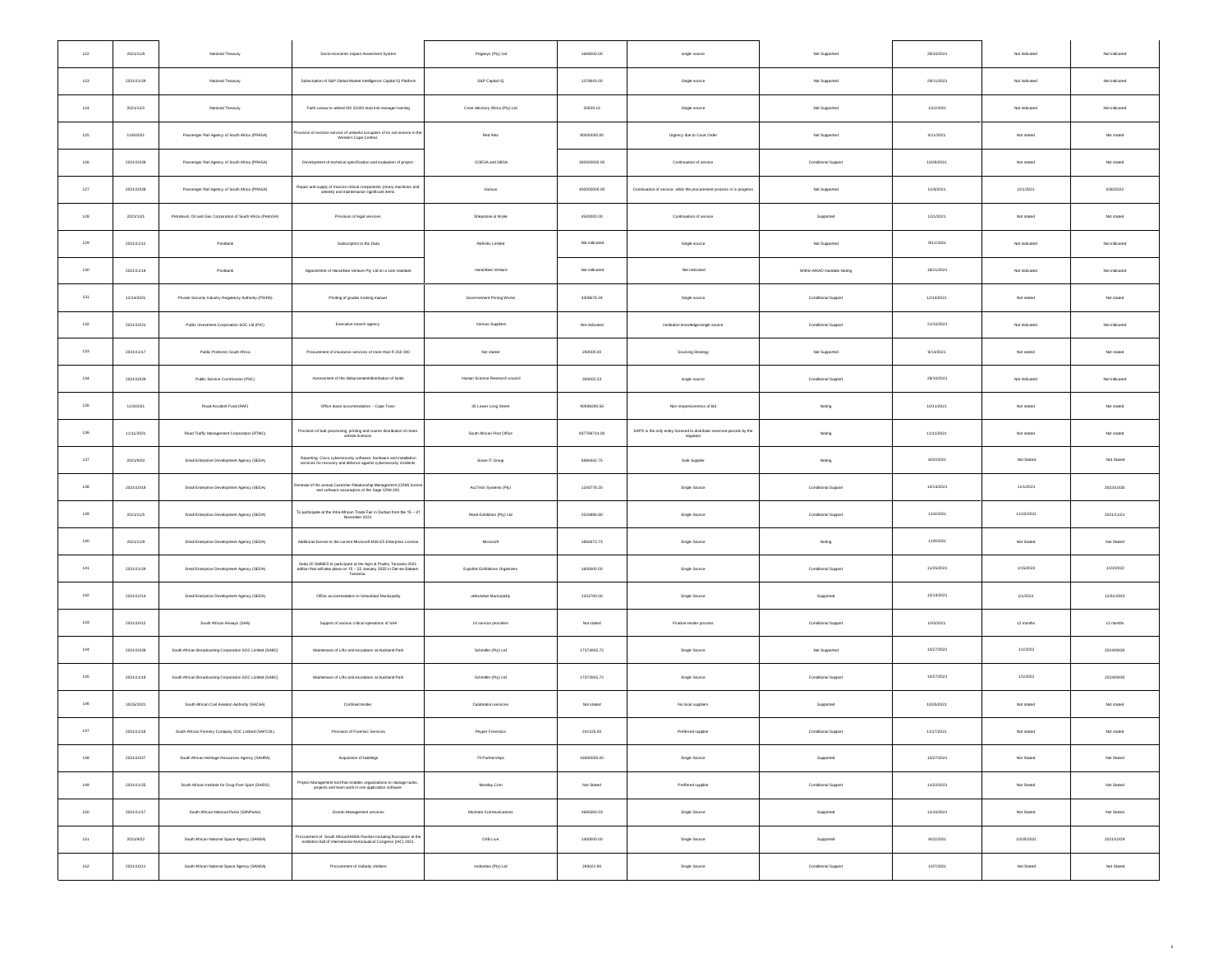| 153     | 2021/10/18 | South African National Space Agency (SANSA)              | Request to specifly brand name "Orbital System" for the procurement of<br>Antenna System                                                                                             | CPI (Orbital Systems)                             | 8100000.00        | Single Source                      | Conditional Support         | 10/14/2021 | Not Stated    | Not Stated    |
|---------|------------|----------------------------------------------------------|--------------------------------------------------------------------------------------------------------------------------------------------------------------------------------------|---------------------------------------------------|-------------------|------------------------------------|-----------------------------|------------|---------------|---------------|
| 154     | 2021/12/3  | South African National Space Agency (SANSA)              | Use of brand names for ICT Services                                                                                                                                                  | Various ICT Equipment Brand names                 | 0.00              | Single Source                      | Not Supported               | 9/10/2021  | Not Stated    | Not Stated    |
| 155     | 2021/12/13 | South African National Space Agency (SANSA)              | Rental of 26m antenna for the support of Deep space and lunar missions                                                                                                               | South African Radio Astronomy Observatory (SARAO) | 10000000.00       | Single Source                      | Conditional Support         | 12/13/2021 | Not Stated    | Not Stated    |
| 156     | 2021/12/6  | South African Nuclear Energy Corporation (NECSA)         | Provision of a limited scope study                                                                                                                                                   | AquiSim Pty Ltd                                   | 533000.00         | Single source                      | Within AA/AO mandate Noting | 10/20/2021 | Not stated    | Not stated    |
| 157     | 2021/9/22  | South African Police Service (SAPS)                      | 9X19mm<br>calibre, ball (full metal jacket) ammunition                                                                                                                               | Denel Pretoria Metal Pressings                    | 6530000.00        | Preffered Supplier                 | Not Supported               | 2021/9/21  | Not Stated    | Not Stated    |
| $158\,$ | 2021/9/22  | South African Police Service (SAPS)                      | 5.56 x 45mm calibre, ball (fullmetal jacket) ammunition                                                                                                                              | Denel Pretoria Metal Pressings                    | 4006560.00        | Preffered Supplier                 | Not Supported               | 2021/9/21  | Not Stated    | Not Stated    |
| 159     | 2021/10/13 | South African Police Service (SAPS)                      | Toyota SA                                                                                                                                                                            | Two Toyota Land Cruiser Armoured Vehicles         | 14000000.00       | Limited supplies                   | Not Supported               | 10/13/2021 | Not Stated    | Not Stated    |
| 160     | 2021/11/25 | South African Police Service (SAPS)                      | Provisioning of voice and data services                                                                                                                                              | Telkom SA                                         | 600000000.00      | Continuation of service            | Conditional Support         | 11/25/2021 | Not stated    | Not stated    |
| 161     | 2021/9/29  | South African Post Office (SAPO)                         | Provision of services related to the bank's process to apply for a banking                                                                                                           | KPMG South Africa                                 | Not indicated     | Business continuity                | Conditional Support         | 29/9/2021  | Not indicated | Not indicated |
| 162     | 2021/10/11 | South African Post Office (SAPO)                         | Close Tender - SAPO Online Motor Vehicle License (MVL)                                                                                                                               | various Suppliers                                 | Not indicated     | Operation strategy                 | Not Supported               | 11/10/2021 | Not indicated | Not indicated |
| 163     | 2021/10/25 | South African Revenue Service (SARS)                     | Appointment of Bowmans Giffilan Inc as a Forensic Auditor                                                                                                                            | Bowmans Bowmans                                   | 14000000.00       | single source                      | Not Supported               | 22/10/2021 | Not indicated | 31/10/2024    |
| 164     | 2021/10/29 | South African Revenue Service (SARS)                     | Value-added Tax Refund Administration Services                                                                                                                                       | Var Refund Administrator                          | Not indicated     | single source                      | Conditional Support         | 27/10/2021 | Not indicated | Not indicated |
| 165     | 2021/11/24 | South African Revenue Service (SARS)                     | maintenance renewal of the Simio Simulation Software services for a<br>period of thirty six (36) months                                                                              | Process Design & Automation (Pty) Ltd             | 944380.44         | <b>Business Continuity</b>         | Supported                   | 23/11/2021 | 1/1/2022      | 2024/12/31    |
| 166     | 2021/12/2  | South African Revenue Service (SARS)                     | Pop-up Branch Offices                                                                                                                                                                | North Mead Mall                                   | 303567.98         | Single source                      | Conditional Support         | 11/30/2021 | 01/01/2022    | 31/12/2022    |
| 167     | 2021/10/27 | South African Social Security Agency (SASSA)             | ppointment of RAN Chartered Accountants Inc. to finalise the verification<br>on CPS Statement of expenses incurred, income received and profit<br>earned on SASSA/CPS                | RAIN Chartered Accountants Inc.                   | 3900000.00        | Preferred supplier                 | Conditional Support         | 10/20/2021 | Not stated    | Not stated    |
| 168     | 2021/11/5  | South African Tourism                                    | To deliver a bespoke, integrated partnership across its two conservation<br>Zoos located in Sydney and Western Plains                                                                | Taronga Conservation Society                      | 3168310.00        | Single Source                      | Not Supported               | 10/28/2021 | 1/1/2022      | 2022/12/31    |
| 169     | 2021/11/22 | South African Tourism                                    | To deliver a bespoke, integrated partnership across its two conservation<br>Zoos located in Sydney and Western Plains                                                                | Taronga Conservation Society                      | 3168310.00        | Single Source                      | Conditional Support         | 10/28/2021 | 1/1/2022      | 2022/12/31    |
| 170     | 2021/12/13 | South African Tourism                                    | IBTM World exhibition floor space rental                                                                                                                                             | Reeds Exhibition Limited                          | 1322070.00        | Single Source                      | Not Supported               | 12/13/2021 | 11/30/2021    | 12/2/2021     |
| 171     | 2021/10/21 | South African Weather Service                            | Procurement of Light Detection Network sensor upgrade kit                                                                                                                            | Vaisala                                           | 4000000.00        | Single Source                      | Conditional Support         | 10/21/2021 | Not Stated    | Not Stated    |
| 172     | 10/21/2021 | State Diamond Trader                                     | RAM Transportation                                                                                                                                                                   | Transportation services                           | 4500 per delivery | Non responsiveness of bid          | Not Supported               | 10/19/2021 | 11/1/2021     | 10/31/2024    |
| $173\,$ | 2021/9/30  | State Information Technology Agency (SITA)               | Provision of WASP services                                                                                                                                                           | Vodacom, MTN, CellC and Telkom                    | 8962647.53        | Business continuity                | Supported                   | 16/9/2021  | Not indicated | Not indicated |
| 174     | 2021/10/1  | State Information Technology Agency (SITA)               | Implementation of a differentiated model for provisioning cabling services<br>to our Government customers                                                                            | Not indicated                                     | Not indicated     | Business strategy                  | Noting                      | 1/9/2021   | Not indicated | Not indicated |
| 175     | 2021/10/18 | State Information Technology Agency (SITA)               | Maintenance and support of all existing Telliom SA SOC Limited owned<br>connectivity lines provided to various government sites                                                      | Telkom SA SOC Limited                             | 504301878.94      | Single source                      | Conditional Support         | 18/10/2021 | 10/1/2021     | 3/31/2023     |
| 176     | 2021/11/2  | State Information Technology Agency (SITA)               | Appointment of service provider for Office Accomodation in Gqeberha<br>Switching Centre                                                                                              | Bird In Hand (Pty) Ltd                            | 12407533.11       | single source                      | Conditional Support         | 30/10/2021 | Not indicated | Not indicated |
| 177     | 2021/10/4  | State Security Agency (SSA)                              | To procure IBM QRadar, SIEM Architecture development and related<br>services directly from IBM South Africa                                                                          | IBM SA                                            | 2162000.00        | Single source                      | Not Supported               | 9/23/2021  | Not stated    | Not stated    |
| 178     | 2021/12/3  | State Security Agency (SSA)                              | Continued utilisation of a Healthcare Administrat                                                                                                                                    | MP Heathcare Administration sy                    | 7729580.43        | Preferred supplier                 | Not Supported               | 11/15/2021 | Not stated    | Not stated    |
| 179     | 2021/10/29 | Statistics South Africa (Stats SA)                       | Provissioning of Hired Cars for Census Project                                                                                                                                       | Various Suppliers                                 | Not indicated     | single source                      | Conditional Support         | 29/10/2021 | Not indicated | Not indicated |
| 180     | 2021/11/26 | Statistics South Africa (Stats SA)                       | Appointment of 11 census 2022 technical experts                                                                                                                                      | various consultants                               | 1183440.00        | Single source                      | Conditional Support         | 25/11/2021 | Not indicated | Not indicated |
| 181     | 11/8/2021  | Strategic Fuel Fund                                      | leview of SFF's current 5-year corporate strategy and strategic plans and<br>provide advise on the required strategic interventions in light of the<br>changed operating environment | Emst & Young                                      | Not Stated        | Continuation of service            | Not Supported               | 10/22/2021 | Not stated    | Not stated    |
| 182     | 2021/11/29 | The South African National Roads Agency SOC Ltd (SANRAL) | Provision of civil design software                                                                                                                                                   | Civil Designer South Africa                       | 1542275.45        | Sole supply                        | Noting                      | 11/29/2021 | Not stated    | Not stated    |
| 183     | 2021/9/29  | Trans-Caledon Tunnel Authority (TCTA)                    | Implementation and support of the Oracle Fusion Cloud Based Project<br>Solution                                                                                                      | Oracle SA                                         | 164122175.15      | OEM of the product and owns the IP | Not Supported               | 9/28/2021  | Not Stated    | Not Stated    |
|         |            |                                                          |                                                                                                                                                                                      |                                                   |                   |                                    |                             |            |               |               |